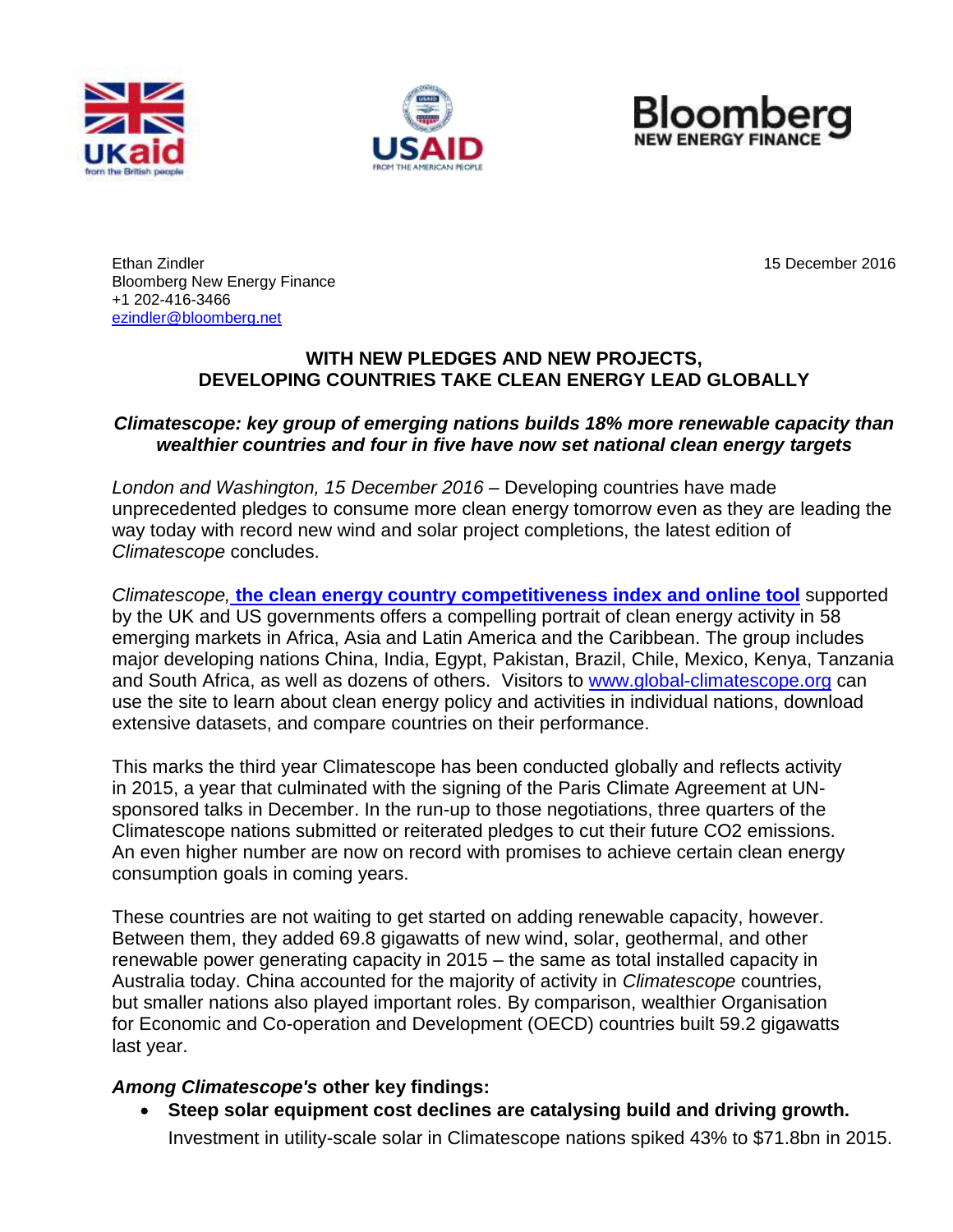





Tenders held for power-delivery contracts have highlighted that photovoltaics (PV) can now compete against and beat fossil-fuelled projects on price in some nations.

- **Cheap solar, innovative business models, and a new breed of entrepreneurs are revolutionizing how energy access issues are addressed in least developed nations.** New players focused on "off-grid" or "mini-grid" solutions are challenging the assumption that only an expanded hub-and-spoke power grid can meet the needs of the world's 1.2bn with inadequate access to power. A slew of these start-ups are privatelyfunded and between them had raised over \$450m cumulatively through year-2015.
- **Developed economies are accelerating funding for clean energy in emerging markets.** Private investors, lenders, and development finance institutions in OECD countries accounted for nearly half of all capital to Climatescope countries (excluding China, where virtually all capital was provided locally). This is up from the roughly one third of capital provided in 2012.
- **Some Climatescope countries with the highest rates of clean energy penetration are beginning to encounter integration challenges.** Some have seen projects completed before sufficient transmission could be built. Others have not prioritized clean electrons from wind or solar projects in their grids over those from coal-fired plants.
- **Improving conditions and rising ambitions are reflected in higher scores achieved by the majority of countries surveyed under Climatescope.** The project scores countries on a 0-5 basis based on the conditions they create for fostering clean energy development. Across all countries, the average rose from 1.14 last year to 1.35 while the number of countries scoring above 2 jumped from two to 10. As in the past two years, China once again topped the list of all countries. Chile, Honduras, Kenya, Mexico and Uruguay are the top scorers that recorded the most improvement.

# **Africa highlights**

 **Clean energy policies are becoming more widely adopted across Sub-Saharan Africa.** Fourteen of 19 Climatescope countries from the region have introduced renewable energy targets. This is illustrated in clean energy investment which nearly doubled between 2014 and 2015, to reach \$5.2bn. Climatescope's African nations also update their climate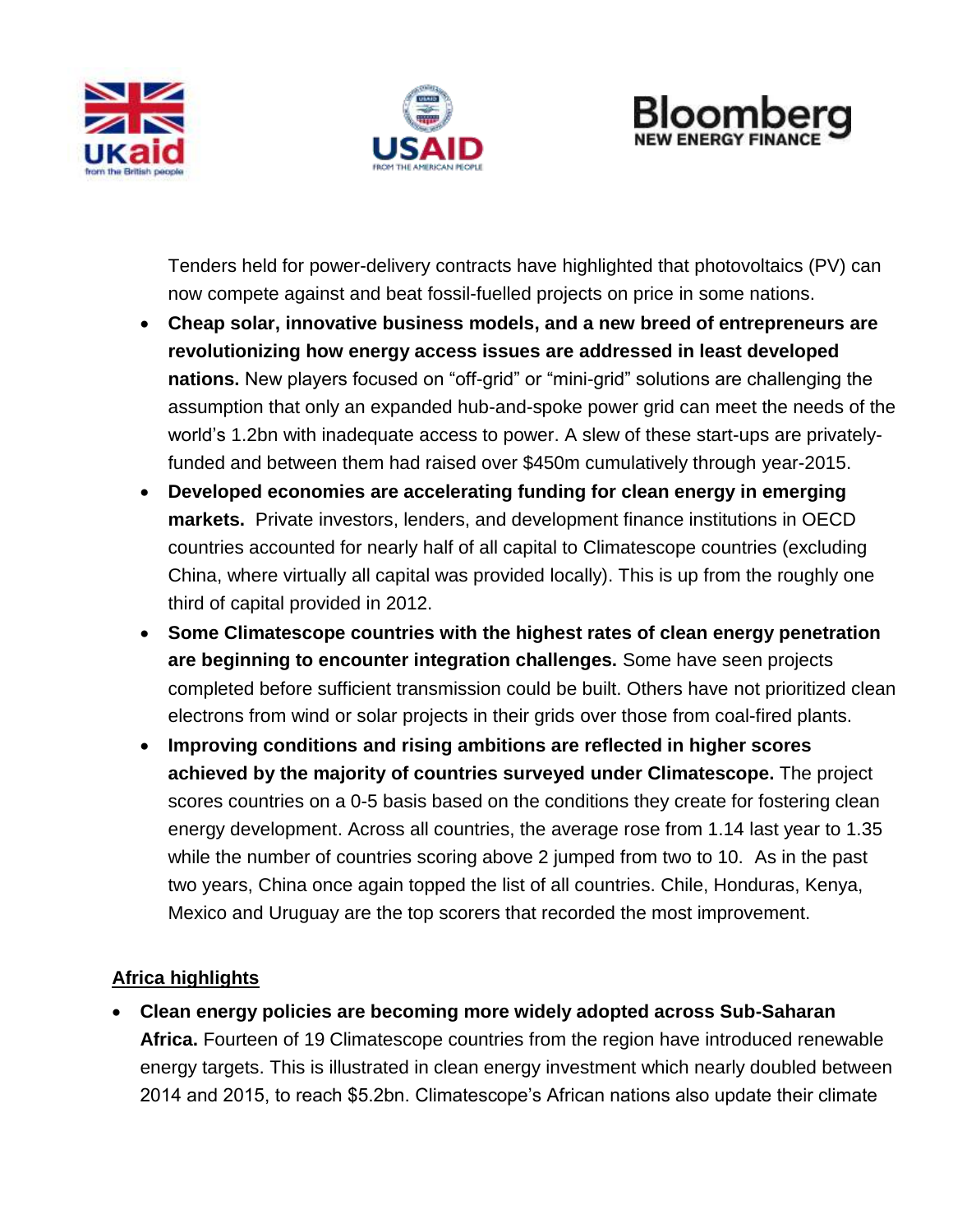





change policies in the lead up to the Paris climate conference. All 19 surveyed submitted commitments, 14 of which already included emissions reduction targets.

- **The role off-grid electrification solutions play is increasingly recognized by governments.** All 19 Climatescope countries in the region have stated targets for improving electrification rates, and 13 have explicitly detailed plans to incorporate off-grid solutions to achieve their goals. Off-grid electrification companies in Kenya, Tanzania and Zimbabwe received approximately \$80m in new investment in 2015, more than four times the amount recorded in 2014, confirming the emergence of East Africa as a leading region in the sector.
- **South Africa once again was the best scoring Climatescope country in Sub-Saharan Africa thanks to record investment year and finished fifth in the global rankings.** The country's clean energy auction program led to \$4.1bn of new investment in 2015. Uganda  $(7<sup>th</sup>$  globally) and Kenya  $(10<sup>th</sup>)$  also made the top ten thanks to significant policies supporting clean energy development, healthy investment activity and a growing number of stakeholders involved in the energy sector. Jordan, which was surveyed by Climatescope for the first time, finished 11<sup>th</sup>. The country's solar sector in is in full expansion with \$409m invested in 2015 on the back of extensive support policies for the technology.

# **Asia highlights**

- **Led by China and India, Asia installed far more clean energy capacity in 2015 than the other 56 countries surveyed by Climatescope combined.** A total of 62GW of wind, solar, small hydro and biomass plants were commissioned in the 10 countries surveyed during the year – up 60% from 2014. China is at the heart of this performance and posted another record year despite being in the midst of far-reaching power sector reforms and growing renewables integration problems. India installed 7.9GW in 2015. Pakistan's energy transition is gaining pace with 758MW of mostly wind and solar installed in 2015, approximately five times what got built the prior year.
- **In 2015, the Climatescope Asia countries secured \$127bn in clean energy investment, or 82% of what was deployed in the 58 nations surveyed.** For the first time, solar surpassed wind by attracting \$64bn, or just over half of total investment. Growth of renewables has not been free of challenges in China and India, however. Both are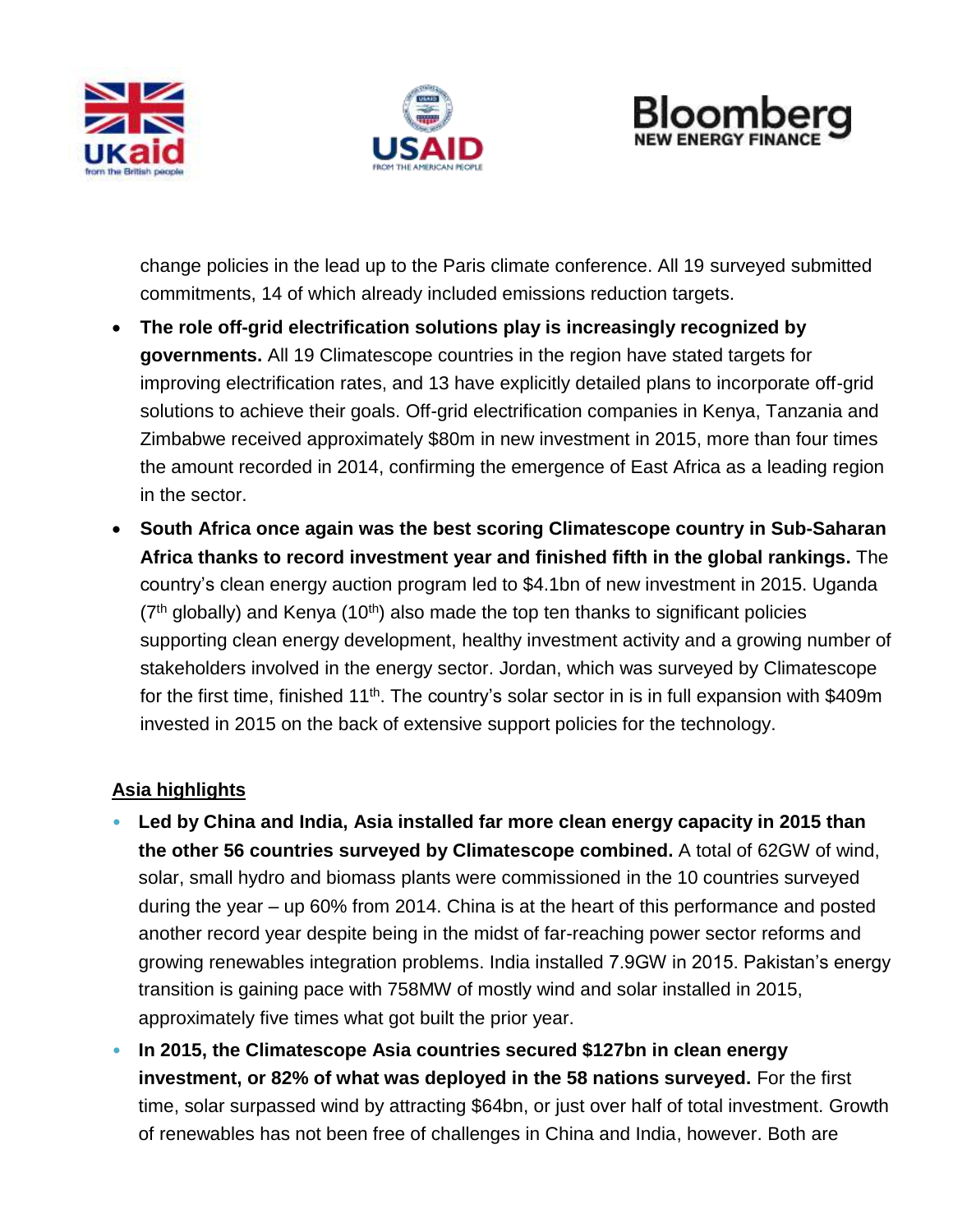





grappling with curtailment of production from certain renewables projects and delays in payments for renewable project owners.

• **China and India stood strong in the Climatescope rankings, finishing first and sixth respectively.** The largest improvement in the region was achieved by Pakistan which moved to 12<sup>th</sup> position and nearly made the top ten.

# **Latin America & Caribbean highlights**

- **Latin America continues to be at the forefront in clean energy development among the nations assessed in Climatescope.** Ambitious clean energy mandates and aggressive auctions are driving deployment in the region and pushing wind and solar prices to record lows. Latin America secured \$21.9bn in clean in 2015, down \$1.5bn compared to 2014.
- **For the first time in all Climatescope editions Brazil has not secured the top ranking in the Latin America and Caribbean region.** The country's score is up compared to last year, but did not rise at the pace as other Latin American and Caribbean nations. This year, for the first time, Chile occupies the first position in Latin America, mainly due to record investment, which jumped from \$1.3bn in 2014 to \$3.2bn in 2015.

The UK Government Department for International Development (DFID) is focused on promoting economic development opportunities to help developing countries lift themselves out of poverty and, with the US Agency for International Development (USAID), have, commissioned Bloomberg New Energy Finance (BNEF) to analyze and rank development prospects for solar, wind, small hydro, geothermal, biomass, and other zero-carbon emitting technologies (excluding large hydro). In many developing countries a lack of reliable energy inhibits economic growth. The report provides the research needed to drive investment into developing economies and to secure clean, stable energy supplies for millions of the world's poorest people.

A country's ranking depends upon various factors: its clean energy investment policy, its market conditions, the structure of its power sector; the number and makeup of local companies operating in clean energy; and efforts toward reduction of greenhouse gas emissions. The final output is the most comprehensive, one-stop source for decision makers to learn more about the market conditions for clean energy in these regions.